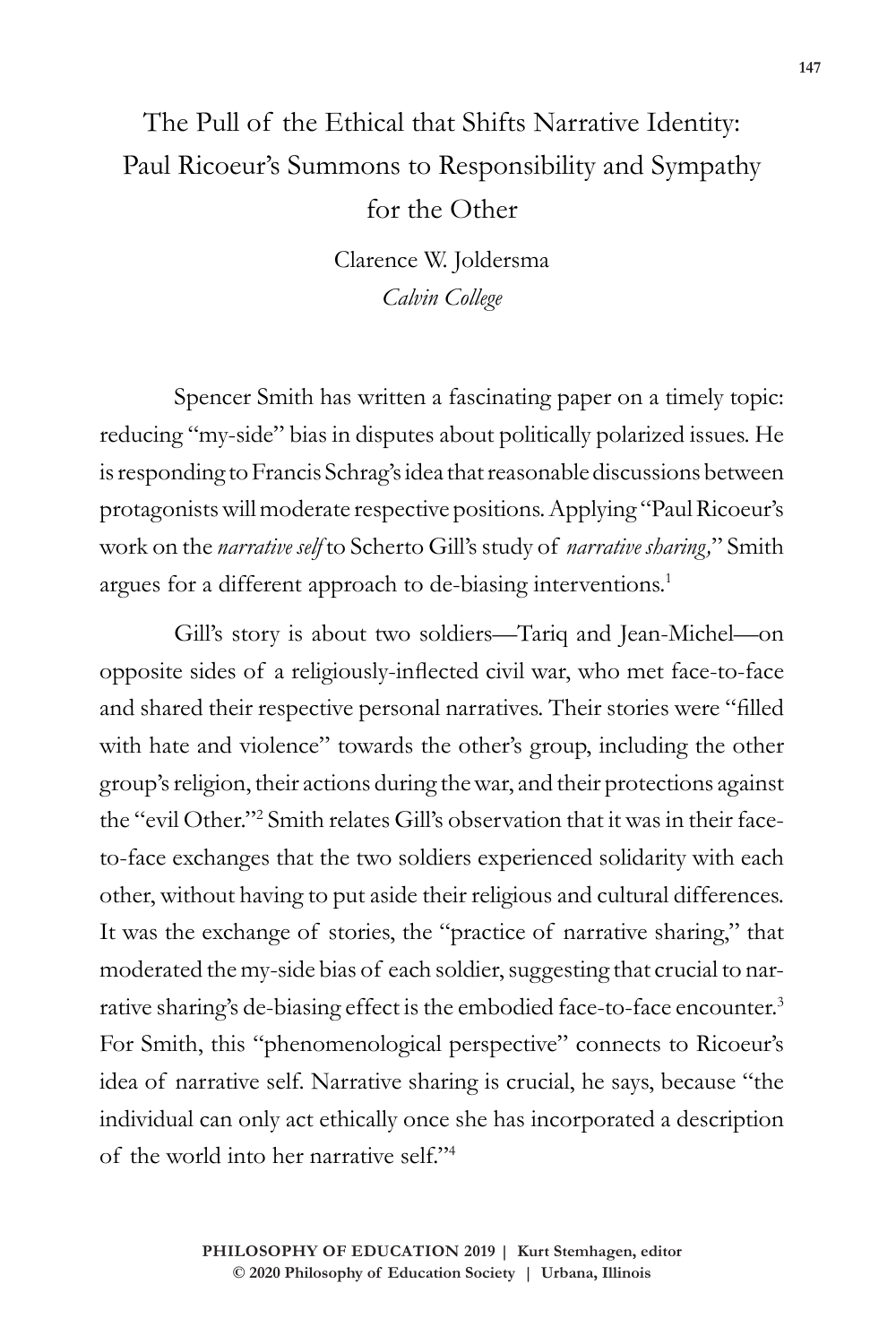I want to explore the relationship between action, narrative identity, and the ethical through what is occurring to Tariq's and Jean-Michel's identities in the embodied exchange between them, to deepen our understanding of the reduction of myside bias. I will cover some of the same terrain as Smith does, but add some clarifying remarks about the exchange between the soldiers by developing further Ricoeur's ideas of narrative identity and the ethical.

For Ricoeur, narrative identity is a mid-point between two other identities: the agent of action and the ethical agent. This suggests that the originator of action—say Jean-Michel in his actions as a soldier in the war, including his choices—isn't yet constitutive of his narrative identity, let alone something ethical. Narrative identity emerges in telling those stories, and hence in reflecting on those actions.

Narrative identity in Ricoeur is constituted through a dialectic between two poles within the narrative sphere, the pole of sameness (*idem*) and that of selfhood (*ipse*). Sameness (*idem*) identity is understood as "character," something that is part of a story's plot. A character emerges as a story is recounted, with its personal intentions, larger causes, and chance happenings.<sup>5</sup> Character, he says, reveals the sameness in one's personal identity, a sedimentation in the present of the past. What is sedimented is "the set of lasting dispositions by which a person is recognized," both by the person themselves and by the others in their lives.<sup>6</sup> Thus, in their narrative exchanges Tariq and Jean-Michel are recognizing themselves and the other person as characters in stories.

This helps understand their my-side bias, not as flawed knowledge nor as flawed reasons in support of their bias, but as the way each of them are stable characters in a narrative that is larger than their individual selves. They are each relating their personal sedimented dispositions, acquired from one's community. What is incorporated into their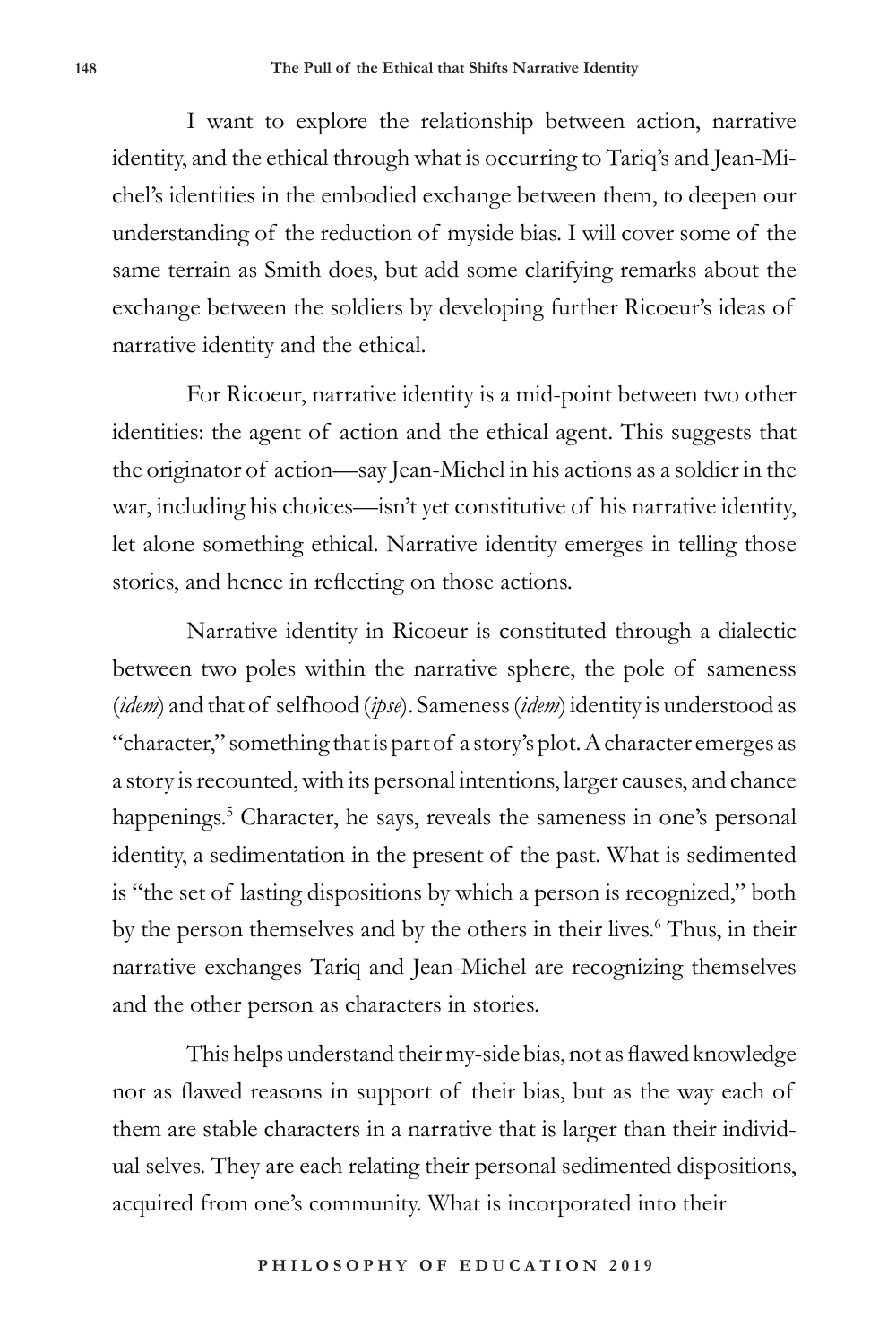characters includes "an element of loyalty" towards maintaining their identity's stability. They are each loyal to these acquired habits and dispositions in order to maintain their continued self-recognition. That is, as they tell their stories to the other, their narrated dispositions and actions help constitute their loyalty to their narrative identities as characters. Myside bias can be viewed then as part of sameness (*idem*) identity, showing itself as central to their narrative identity. This helps explain the difficulty of reducing my-side bias. A bias is "my-side" because it is a set of sedimented dispositions by which I am continually recognized by others in my community, and by which I recognize myself. I am rewarded for remaining loyal to them, not extraneously by others, but by myself in terms of fidelity towards the stability of my personal identity. To reduce my "my-side" bias then would, literally, force me out of character, and I would no longer be myself.7 Reducing my-side bias is difficult precisely because it requires going beyond the tug of the sameness pole of one's narrative identity.

That is why it is insightful for Smith to suggest that narrative *sharing* is the key to reducing my-side bias. Not more knowledge or more valid reasons, or even implicit-bias training. But why narrative sharing? Stories are the relating of events. The succession of events shows the story in its contingency, with a standing possibility for unexpectedness to emerge. A narrative isn't predictable, which suggests that narrative identity isn't as stable as the *idem* identity of character might suggest. For Ricoeur, narrative identity has another pole: selfhood (*ipse*). *Ipse* means "self," where selfhood is not sameness (*idem*). Narrative identity is actually an oscillation between *idem* and *ipse*, sameness and selfhood. Although selfhood is also part of identity, it is different from the sameness of character, and involves *self-constancy*. His examples include keeping one's promise, or being faithful to a friend. These are self-constancies that don't rely on sameness to maintain steadfastness of identity. Rather than fidelity to a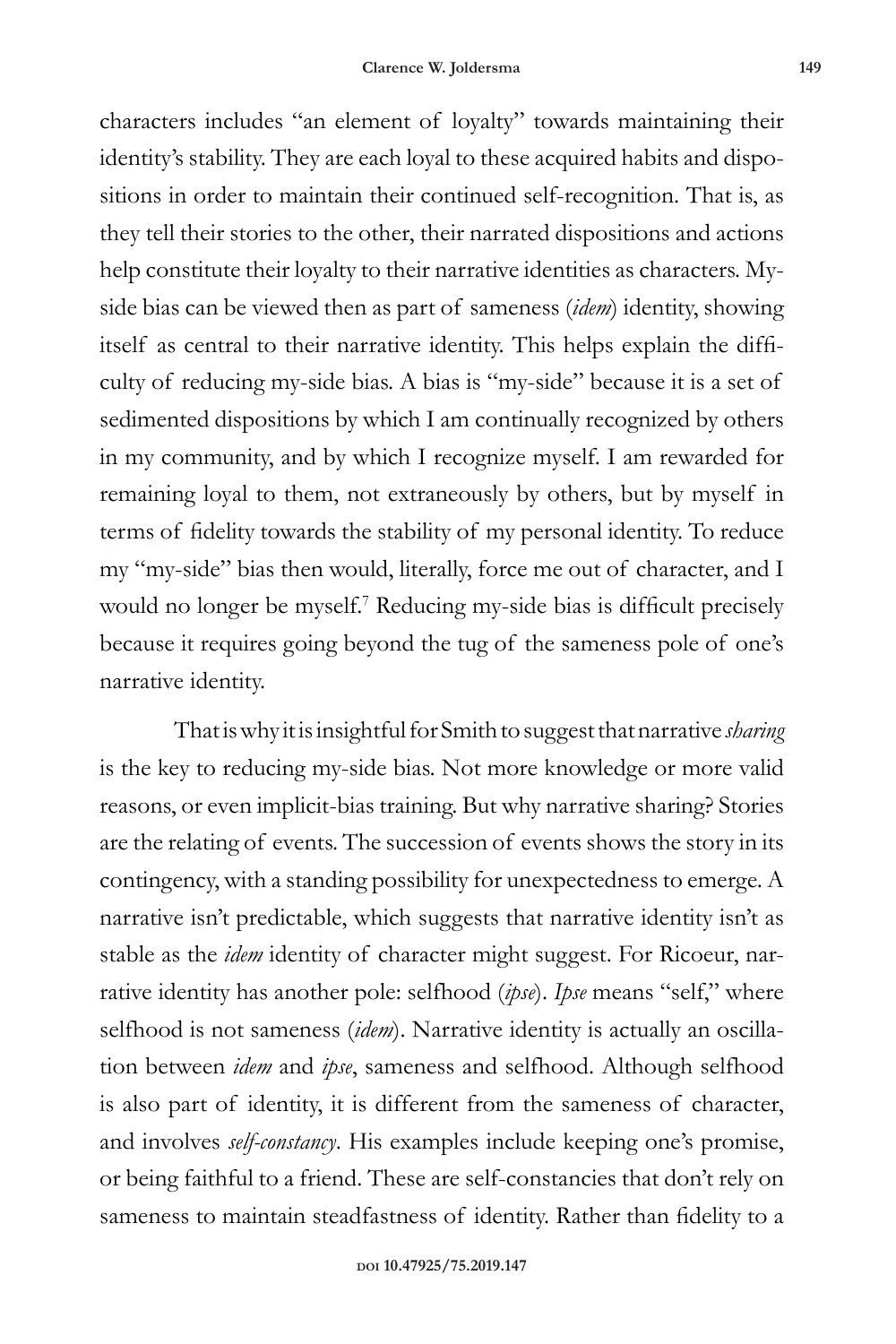character, "Self-constancy is for each person that manner of conducting himself or herself so that others can *count on* that person."8 In this pole of the dialectic of narrative identity, the constancy of self-identity is that of being-able-to-be-counted-on by another person. It is in narrative sharing that the *ipse* pole shows up.

I am suggesting that the event of narrative sharing for Tariq and Jean-Michel shifts the dynamic between the poles that constitute their narrative identities. It moves each of them away from their sameness as characters to which they were loyal, towards an identity involving self-constancy, showing themselves to be counted on by the other with whom they are face-to-face, perhaps as an implicit promise to the other. That is, this is not an identity that requires the two to be the same, but rather the identity of feeling responsible to the other. This doesn't negate the character dimension of their narrative identity, but rather shifts it to a less conspicuous position in their narrative identity as the selfhood dimension becomes more prominent.

Smith suggests that it is through "the recognition of the Other's story" that each "incorporate the Other into their respective narrative identities."9 Smith goes on to say of Jean-Michel that "it wasn't until he shared his narrative with Tariq that he gained critical consciousness and was able to recognize his past behaviors as morally wrong."10 Smith understands this exchange to be what Ricoeur calls "genuine dialogue," including the reciprocity of what Kaplan calls "mutual understanding and reciprocal recognition." This, Smith associates with reduction of my-side bias. We can now explain that the exchange called "genuine dialogue" is a shift in narrative identity towards constancy of selfhood and away from sameness of character.

However, it doesn't yet explain what might be the pull of the *ipse* pole of narrative identity that moves each of the soldiers. For that we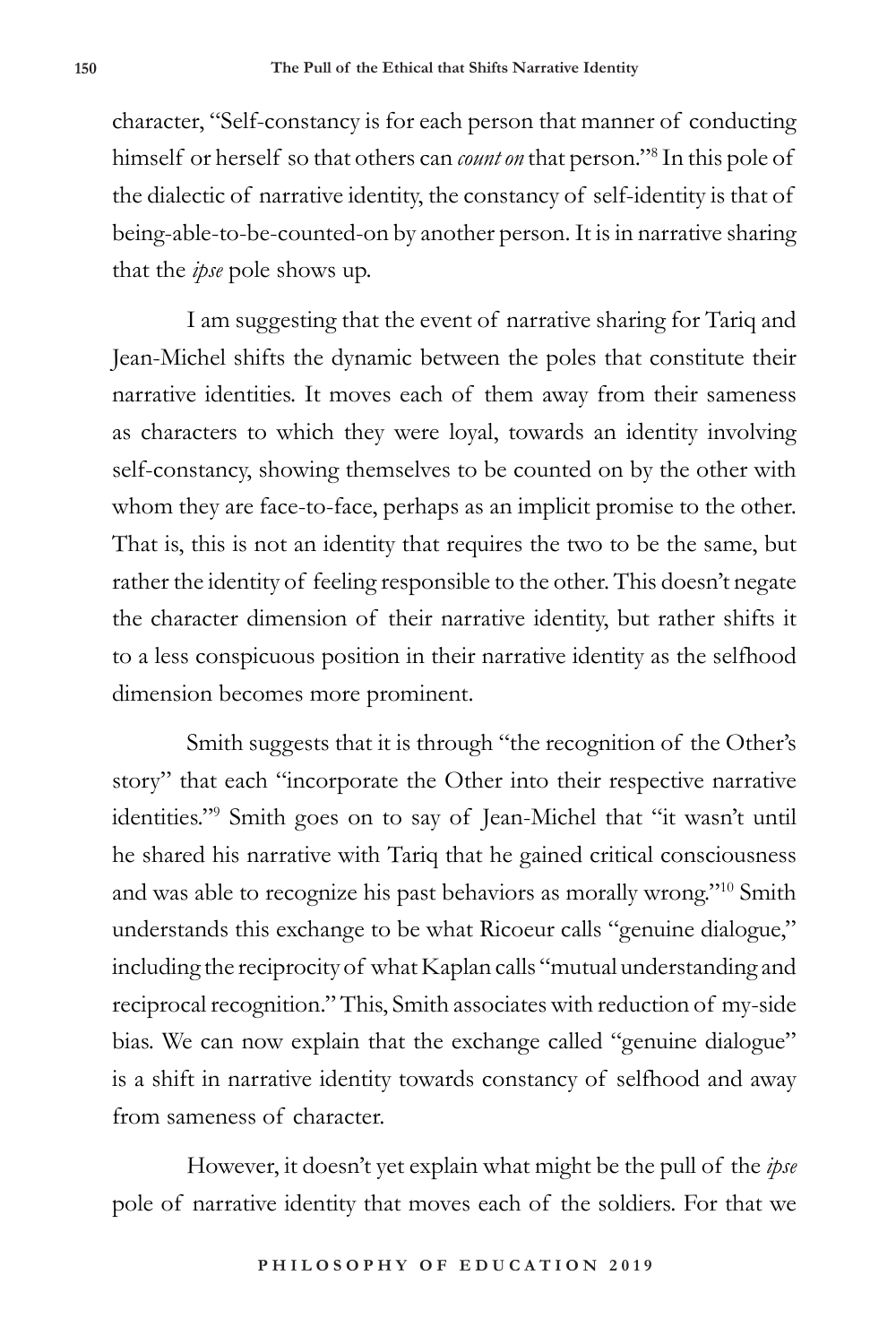need to introduce Ricoeur's idea of the ethical plane. For him, an ethical perspective involves "aiming at the good life with and for others in just institutions."11 If we leave aside, as Smith has done, "just institutions," we can explain the reduction of my-side bias using the ethical. The second component "with others" is crucial for our story, something Ricoeur calls "solicitude."12 Solicitude "adds the dimension of value, whereby each person is *irreplaceable* in our affection and our esteem."13 In solicitude, in being addressed by another as a "you," one feels "implicated in the first person."14 This implication—interpellation—is at the ethical plane. It is through being addressed by a "you" at the ethical plane that one feels the self-designation of being assigned responsibility to and for the other, what in selfhood of the narrative identity is an identity of accountability. It is this ethical "summons to responsibility" coming from the other, initiated by the other rather than the self, that shifts dynamic in the dialectic constituting narrative identity.15 Solicitude itself has two poles, a "summons to responsibility" coming from the other as a command, and a "sympathy for the suffering other," coming from one's loving self. Thus, the shift of the ethical summons also enacts, at the same time, a sympathy for the suffering other that extends to the other from the self while simultaneously receiving the summons to responsibility for that same other. It is this dynamic that constitutes the ethical plane of aiming for the good life with others. And perhaps it is this that moderates the my-side bias involved in disputes about politically polarized issues.

4 Ibid.

<sup>1</sup> Spencer Smith, "Narrative Sharing: A Phenomenological Approach to De-Biasing," *Philosophy of Education 2019*, ed. Kurt Stemhagen (Urbana, IL: Philosophy of Education Society, 2020).

<sup>2</sup> Ibid.

<sup>3</sup> Ibid.

<sup>5</sup> Paul Ricoeur, *Oneself as Another*, trans. Kathleen Blamey (Chicago: University of